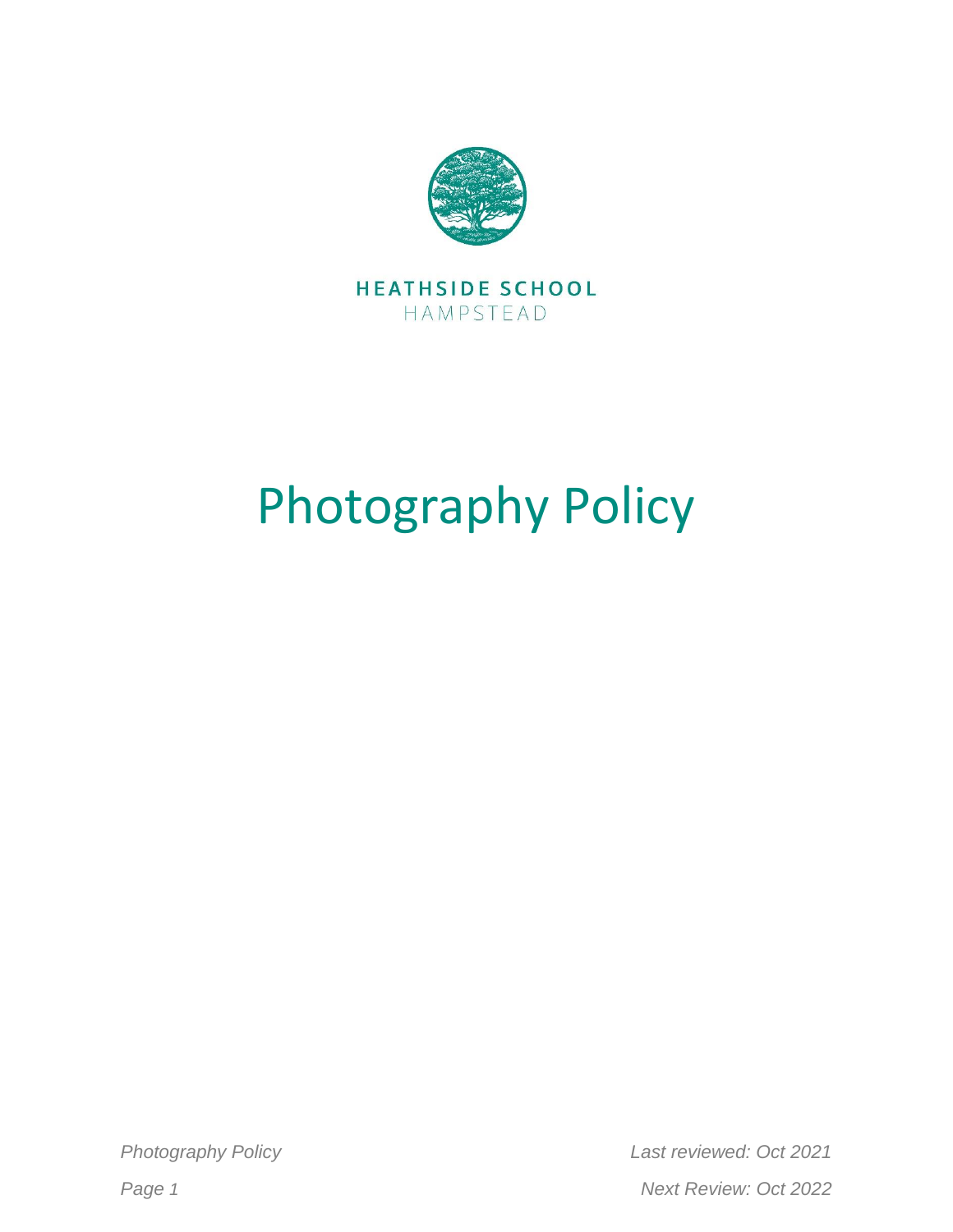## **Introduction**

In accordance with our Safeguarding & Child Protection Policy we require your permission to use photographs of your children in our Newsletters, Website, Social Media, School 'TV' Screen and the Press. We would very much like to promote the success and achievements of the children but can only do so with your permission.

Although we allow parents and family to record school events by film, we do not allow strangers to do so (such as on school outings or trips to the Heath). We do hope that you will give your permission so that we can continue to film school plays and outings which is very much in the spirit of the school.

In accordance with requirements, any allegation made against a member of staff regarding the misuse of mobile phones and cameras in the school will be dealt with as set out in the school's Safeguarding and Child Protection Policy.

We adopt the following principles when using pictures:

- No picture of a single child will be used with a caption that includes their full name in the press or literature that is used externally, including the internet, except with the express permission of the parent/carer.
- No picture of a single child will be sent to the press without the express permission of the parents/carers.
- Pictures of groups of children will not be captioned with names in an order so children can be identified.
- Staff and parents must use their discretion when uploading onto the internet and sharing pictures via the web (e.g. Facebook, Twitter, Instagram, etc.).
- Children at Heathside are NOT allowed to upload pictures from school on to the internet. Please refer to our E-Safety and Acceptable Use Policies for further advice and information.

We adopt the following principles when sending information to the newspapers:

● Press releases are sent to a range of publications reporting on the children's achievements and school news. Please be aware that the newspapers do also have online versions of their papers.

We adopt the following principles when uploading information onto our website/social media:

- Pictures of children will be used but names will not be linked to the pictures.
- Pictures used to promote school achievements will be accompanied with a set of words relating to the story but will NOT (unless your permission is sought) include individual names.

We will distribute literature to the following:

- On-Line Prospectus: Current Parents; Enquiries and Prospective Parents; Senior Schools; Libraries; School Information Services
- Newsletters: Enquiries and Prospective Parents; Senior Schools

We will use pictures (with names) and named work of children around the school and on displays.

| <b>Photography Policy</b> |  |
|---------------------------|--|
|                           |  |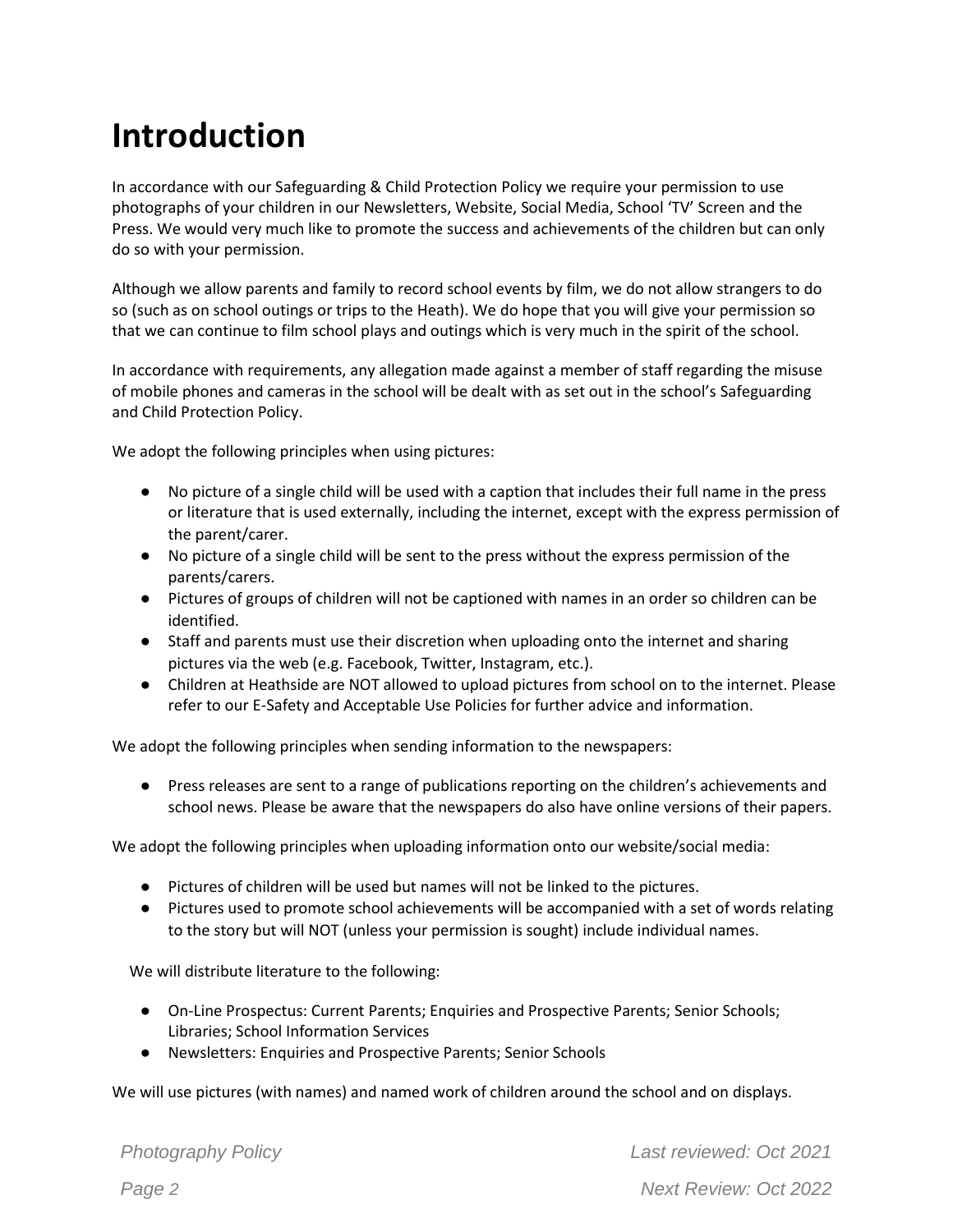## **Photographic Consent Agreement**

Name of Child: ………………………………………….…………...… Year Group / Form: …………………

Occasionally, we may take photographs of the children at our school. We may use these images as part of our school displays and sometimes in our school's prospectus or in other printed publications that we produce. We may also usethem on our school website. Social media and make video or webcam recordings for school-to-school conferences, monitoring or other educational use.

If we use photographs of individual pupils, we will not use the name of that child in the accompanying text or photo caption. If we name a pupil in the text, we will not use a photograph of that child to accompany the article. If a child has won an award and the parent would like the name of their child to accompany their picture, we will obtain permission from the parent before using the image.

From time to time, our school may be visited by the media who will take photographs or film footage of a visiting dignitary or other high-profile events. Pupils will often appear in these images, which may appear in local or nationalnewspapers, approved websites or on televised news programmes. To comply with the General Data Protection Regulations (GDPR), we need your permission before we can photograph or make any recordings of your child.

Please answer the questions below, then sign and date the form where shown. You can change your preferences any time by emailing: [admissions@heathsideschoolhapmstead.com.](mailto:admissions@heathsideschoolhapmstead.com)

| Do you give consent for your child's image to be used for display purposes in school?        | Yes/No |
|----------------------------------------------------------------------------------------------|--------|
|                                                                                              |        |
| Do you give consent for your child's image to be used in school newsletters? These are       | Yes/No |
| distributed to current parents, Dukes Education senior managers and may be sent to           |        |
| prospective parents.                                                                         |        |
| Do you give consent for us to use your child's photograph in the school prospectus and other | Yes/No |
| printed material we produce for promotional and marketing purposes?                          |        |
| Do you give consent for us to use your child's image on social media?                        | Yes/No |
| Do you give consent for us to use your child/children's image on the school's website?       | Yes/No |
| Do you give consent for us to use images of your child/children's work on the school's       | Yes/No |
| website or social media. The child's name will not be used.                                  |        |
| Do you give consent for your child's image being used in press photograph? The               | Yes/No |
| child/children will not be named without your additional explicit consent.                   |        |
| Do you give consent for us to use your child's image on video or webcam? This may be used    | Yes/No |
| on the school website or shared outside school for a specific purpose.                       |        |
|                                                                                              |        |

Parent/Guardian name:……………………………………………………………………… Date………………………………..

Parent/Guardian signature:…………………………………………………………………

*Photography Policy Last reviewed: Oct 2021 Page 3 Next Review: Oct 2022*